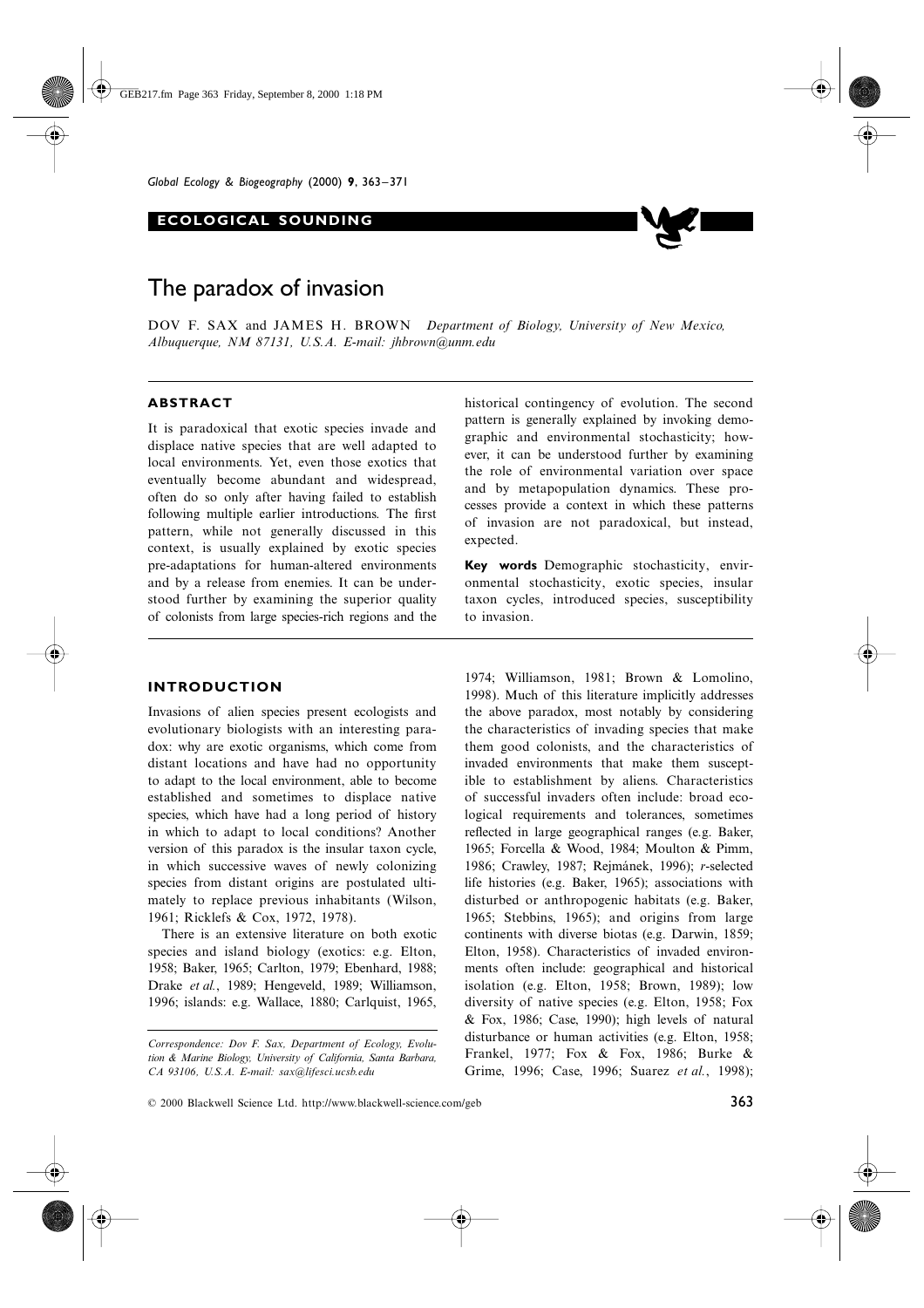and absence of co-adapted enemies, including competitors, predators, herbivores, parasites and diseases (e.g. Elton, 1958; Ricklefs & Cox, 1972, 1978; Newsome & Noble, 1986). Except for the insular taxon cycle, however, these characteristics are usually not discussed in the context of invasion being paradoxical.

It is not our purpose here to review the extensive literature on invasive species and invaded environments. Instead, this commentary focuses on the paradox. Many of the above characteristics can be reinterpreted in terms of resolving the paradox. We emphasize two phenomena that appear to offer insights. One is the fact that species that eventually become abundant and widespread, often do so only after having failed to establish following multiple earlier introductions. The other is the fact that alien species, with no evolutionary history in the local environment, are able not only to become established, but often to become dominant and to displace native species.

### **SUCCESSFUL ESTABLISHMENT FOLLOWING MULTIPLE FAILURES**

A common phenomenon frequently noted in the literature on exotic species is that most introductions fail (e.g. Veltman *et al.*, 1996). This is true even for species that eventually become established and highly successful in an invaded region. For example, the European red deer, *Cervus elaphus* L., was introduced to New Zealand and spread over the entire South Island, becoming a serious economic problem, but only after 31 previous introductions had failed (Clarke, 1971). Similarly, the European Starling, *Sturnus vulgaris* L., has become one of the most abundant and widespread bird species in North America, but prior to its successful establishment in 1895 at least eight previous introductions had failed (Lever, 1985). Although less well-documented, this same phenomenon is also true of natural colonization. For example, in a paper entitled 'The role of the "accidental" ', Joseph Grinnell (1922) called attention to the frequent observations of bird species far from the known limits of their geographical ranges. There are frequent sightings of non-native bird species on islands, even such isolated ones as the Hawaiian and Galapagos Archipelagoes (e.g.

Lack, 1970). So why, regardless of whether such immigrants dispersed under their own power or with human assistance, do the vast majority of them fail to establish?

The answer usually given is some combination of demographic and environmental stochasticity. Demographic stochasticity involves the random changes in birth and death rates and the resulting fluctuations in populations due to intrinsic processes such as variation in age structure and sex ratio (Shaffer, 1981, 1987). Even when environmental conditions are favourable, such that large populations would have positive growth rates, such demographic variation can cause the extinction of small local populations of introduced exotics or natural colonists (e.g. Gilpin & Soulé, 1986; Lande, 1988; Simberloff, 1988; Mack, 1995). This can be exacerbated by an Allee effect, the negative effect of population size on population growth when the number of individuals is small. Additionally, environmental stochasticity can cause small colonies to fail. Apparently random temporal fluctuations in the extrinsic environment, including the effects of such things as severe storms, droughts and biotic interactions, can lead to negative growth rates and ultimately to extinctions (e.g. Simberloff, 1988; Lande, 1988; Mack, 1995).

While we recognize the potential roles of demographic and environmental stochasticity, we call attention to two other phenomena that may also account for failed introductions. One is spatial environmental variation. Even species that are abundant and widely distributed are rare or absent at most of the locations within their geographical ranges (Brown *et al.*, 1995; Brown *et al.*, 1996). This implies that many sites are marginal or unsuitable. By marginal we mean that local abiotic and biotic conditions are suboptimal, such that only a small number of individuals can be supported. This also implies that birth rates are low in marginal environments. They may even be lower than death rates, so that the population is a 'sink', supported by continual immigration (Grinnell, 1922; Shmida & Wilson, 1985; Pulliam, 1988). The existence of so many marginal and unsuitable sites within the ranges of even the most widespread and abundant species suggests that most local introductions would fail, because propagules would tend by chance to be introduced into such locations.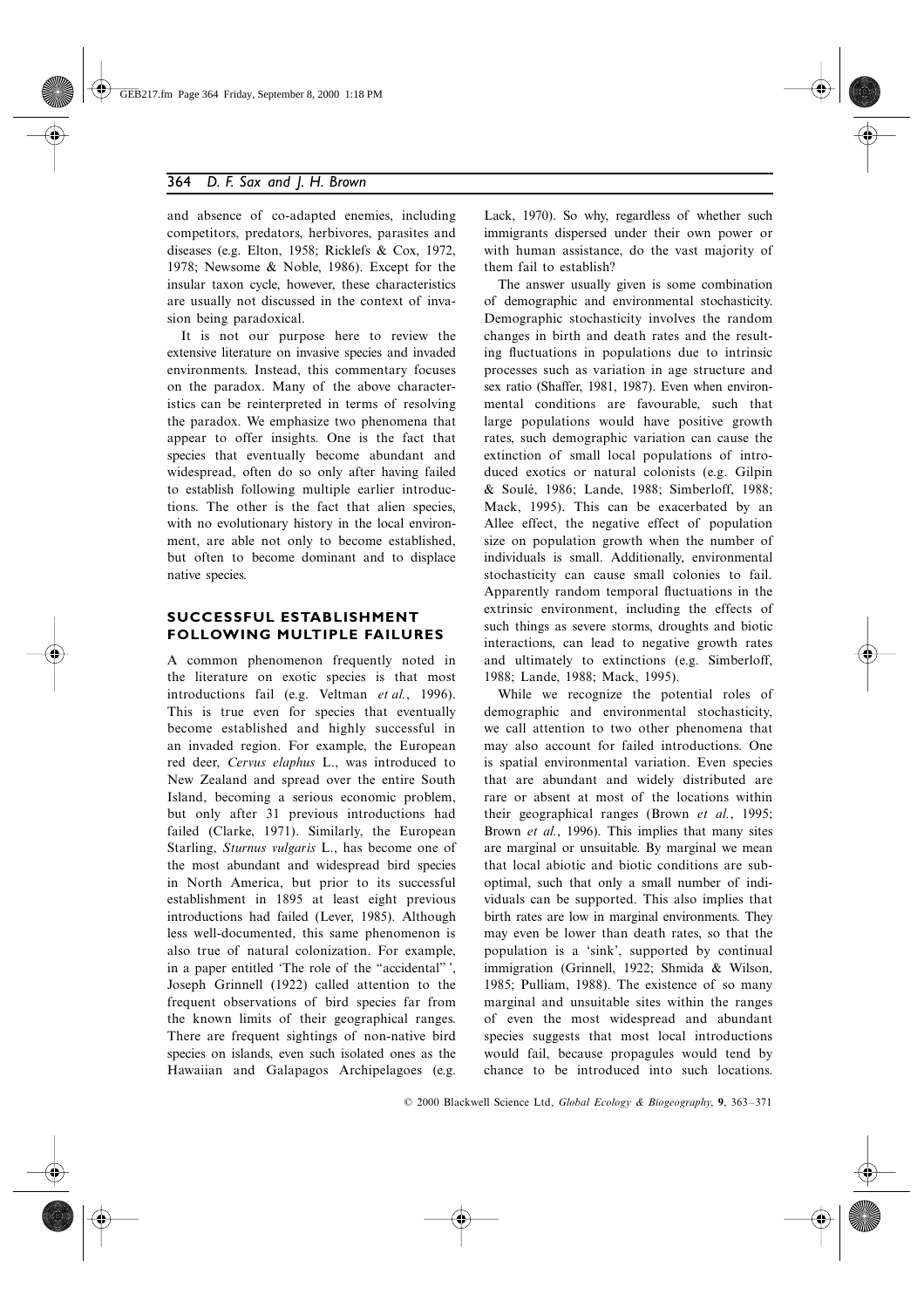The other phenomenon that may account for failed introductions is the dispersal of individuals over space and time. In this category we include effects of metapopulation and sourcesink dynamics, but also other processes. Following initial colonization, dispersal away from the site of introduction can reduce population growth, exacerbate Allee effects, and contribute to demographic stochasticity. Evidence for the importance of this process comes from the apparently strong selection for the reduction or loss of dispersal structures in many island plants (e.g. Carlquist, 1965, 1974). On the other hand, once a species has become established in multiple sites, dispersal can play a major role in the persistence of local populations. Then, immigration can 'rescue' populations from extinction due to demographic or environmental stochasticity (Brown & Kodric-Brown, 1977). Established species with a substantial geographical range are sustained in part by the positive feedback effects of dispersal on local population dynamics. Lacking such opportunity for rescue, single, newly established populations are more susceptible to extinction.

# **WHY ALIENS DO BETTER THAN NATIVES**

A second phenomenon noted in the literature on exotics is that some species not only become established, but also become so abundant and widespread that they dominate certain habitats and sometimes even displace native species. For example, ice-plant, *Mesembryanthemum crystallinum* L., in California and cheat grass, *Bromus tectorum* L., in the western United States have replaced native species and become virtual monocultures in many locations (Vivrette & Muller, 1977; Mack, 1981). In some cases, exotics effectively become 'keystone species', causing reorganization of biotic interactions and changes in ecosystem processes (D'Antonio & Vitousek, 1992). For example, introduction of the brown

initiated a cascade of interactions and contributed to the decline or extinction of at least 12 native bird species (Fritts & Rodda, 1998). In Hawaii, the introduction of a nitrogen fixing shrub, *Myrica faya* Ait., enriched soil nutrients on recent lava flows, facilitating the further invasion of additional exotic plant species (Vitousek *et al.*, 1987; Vitousek & Walker, 1989). Here we consider briefly the two explanations

tree snake, *Boiga irregularis* Cogger, into Guam

that have traditionally been offered for this phenomenon. Then we add two additional mechanisms that have not been emphasized.

### **Novel environments**

Many investigators have noted that invading species are particularly successful in disturbed habitats, especially those altered by human activities, i.e. in environments that are novel for native species. Thus, for example, exotic plants in many geographical regions include a large proportion of 'weeds' that occur in agricultural fields, along roadsides, and around settlements (e.g. Elton, 1958; Baker, 1965; Frankell, 1977). Many of the most successful animal invaders are human commensals, such as the house fly, *Musca domestica* L., common cockroach, *Periplaneta americana* L., house sparrow, *Passer domesticus* L., house mouse, *Mus musculus* L. and Norwegian rat, *Rattus norvegicus* Berkenhout; these have become virtually cosmopolitan, following human settlers throughout the world (Elton, 1958; Lever, 1985, 1987). The explanation offered for the success of these species is that they have a long history of association with humans and human-modified ecosystems, and consequently are superior to native species in these environments (e.g. Elton, 1958; Stebbins, 1965). Thus, these exotics have colonized human-altered environments that they are adapted to, but to which native species are not, rather than invading undisturbed habitats and displacing locally adapted native species.

### **Release from enemies**

The second explanation commonly given is that aliens are released from many biotic interactions. Not only do they typically leave most of their enemies behind when they colonize a distant site, but they also encounter assemblages of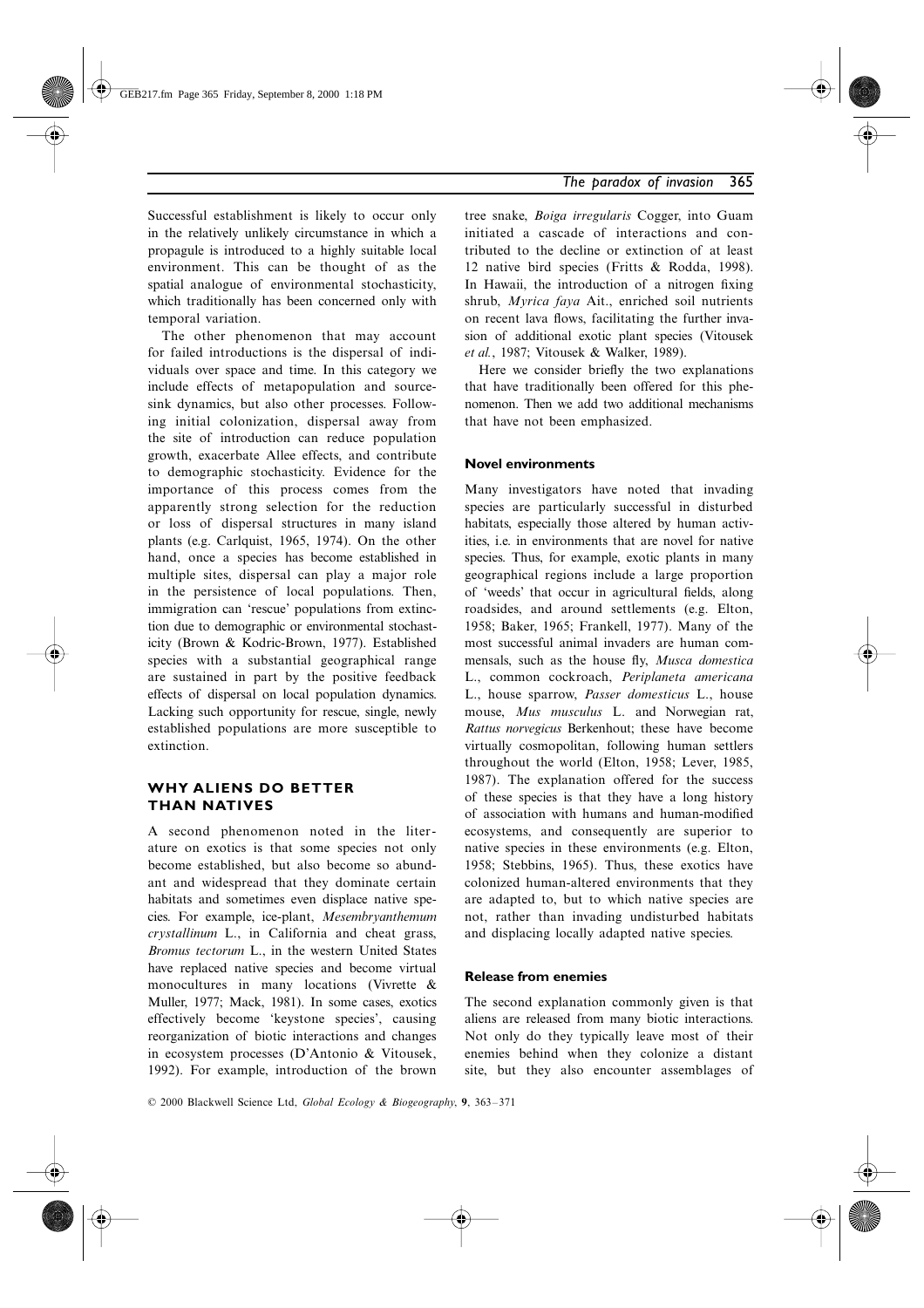species that have not specialized to interact with them. Furthermore, they have an advantage in competition with native species, whose performance may be reduced by interaction with substantial numbers of co-evolved competitors, predators, parasites and diseases (Ricklefs & Cox, 1972, 1978). Examples of release from biotic interactions are prevalent in the literature. Most of them document the effects of release from specific enemies, often evidenced by increased biological control of the exotic when a co-evolved enemy from its native range is subsequently introduced. Cases include the limiting affects of competitors (e.g. anolis lizards in the Lesser Antilles, Roughgarden, 1983), and predators, herbivores, parasites and diseases (e.g. control of cactus, *Opuntia inermis* (DC.) A. Cunn ex DC. and *O. stricta* (Haw.) Haw., by *Cactoblastis argenteum* in Australia, Dodd, 1959; control of Klamath weed, *Hypericum perforatum* L., by the leaf-eating beetle, *Chrysolina quadrigemina* Suffrian, in western North America, Huffaker & Kennett, 1959; Harris *et al.*, 1969; and control of rabbits by *Myxoma* virus in Australia, Fenner & Ratcliffe, 1965).

There has been less emphasis on the effects of diffuse interactions with multiple species of enemies. Such relationships are more difficult to document, in part because biological control programmes have not generally utilized multiple agents to combat exotics out of concern for unanticipated negative effects on native biota (but see Murdoch *et al.*, 1985). There is, however, indirect evidence for the importance of diffuse interactions. For example, both house sparrows, *P. domesticus*, and starlings, *S. vulgaris*, have fewer parasite species in their exotic range in North America than in their native range in Europe (Hair & Forrester, 1970; Brown & Wilson, 1975). Other probable examples are the successes of closely related species when introduced into another's geographical range (e.g. Schierenbeck *et al.*, 1994). Such differential success is likely due to different combinations of co-evolved enemies, which reduce performance and hence competitive ability within the native range. Diffuse interactions with multiple enemies may also explain why only a small number of species have been able to invade undisturbed environments on continents in the tropics (Rejmánek, 1996). Such low invasibility

may be due to biotic resistance from the diverse native biota. This conjecture is supported by a pattern that seemingly proves the rule: tropical islands with similar abiotic environments, but greatly reduced biotic diversity, are highly invasible (e.g. Hawaii and the West Indies; Lever, 1985, 1987).

# **Native diversity and the invasibility of 'islands'**

It is a well-established fact that islands and other insular environments are highly susceptible to invasion. For example, the human-imported plant species that have naturalized on several oceanic islands, including New Zealand and Hawaii, have approximately doubled the sizes of these floras (e.g. Webb *et al.*, 1988; Wagner *et al.*, 1999). The Auckland islands now support an avifauna consisting of nine exotics and 11 natives (Case, 1996). Similar patterns hold for other habitats that are characterized by reduced areas and/or historical isolation. For example, isolated watersheds and river systems in western North America, such as the Sacramento, San Juaquin and Colorado, support more species of exotic than of native fishes (Gido & Brown, 1999). A common feature of these insular habitats owing to their small size and historical isolation is that they support a low diversity of well-differentiated indigenous species. These environments and their biotas are differentially susceptible to colonization by species that have evolved on large land masses with diverse biotas.

We can suggest three reasons why this pattern exists. For the first, assume that, compared to continents, islands offer a similar spectrum of resources and/or habitats. If the continental and insular species are equally specialized, but islands have fewer total species, it necessarily follows that there are no specialists for certain insular resources and/or habitats. This provides the opportunity for specialists, which can utilize these unexploited resources, to invade. For the second reason, make the same assumptions that islands have a similar spectrum of environments and fewer species than continents. If the insular species collectively exploit the entire range of resources and habitats, then it necessarily follows that they are on average more generalized (broader niched) than their continental counterparts. This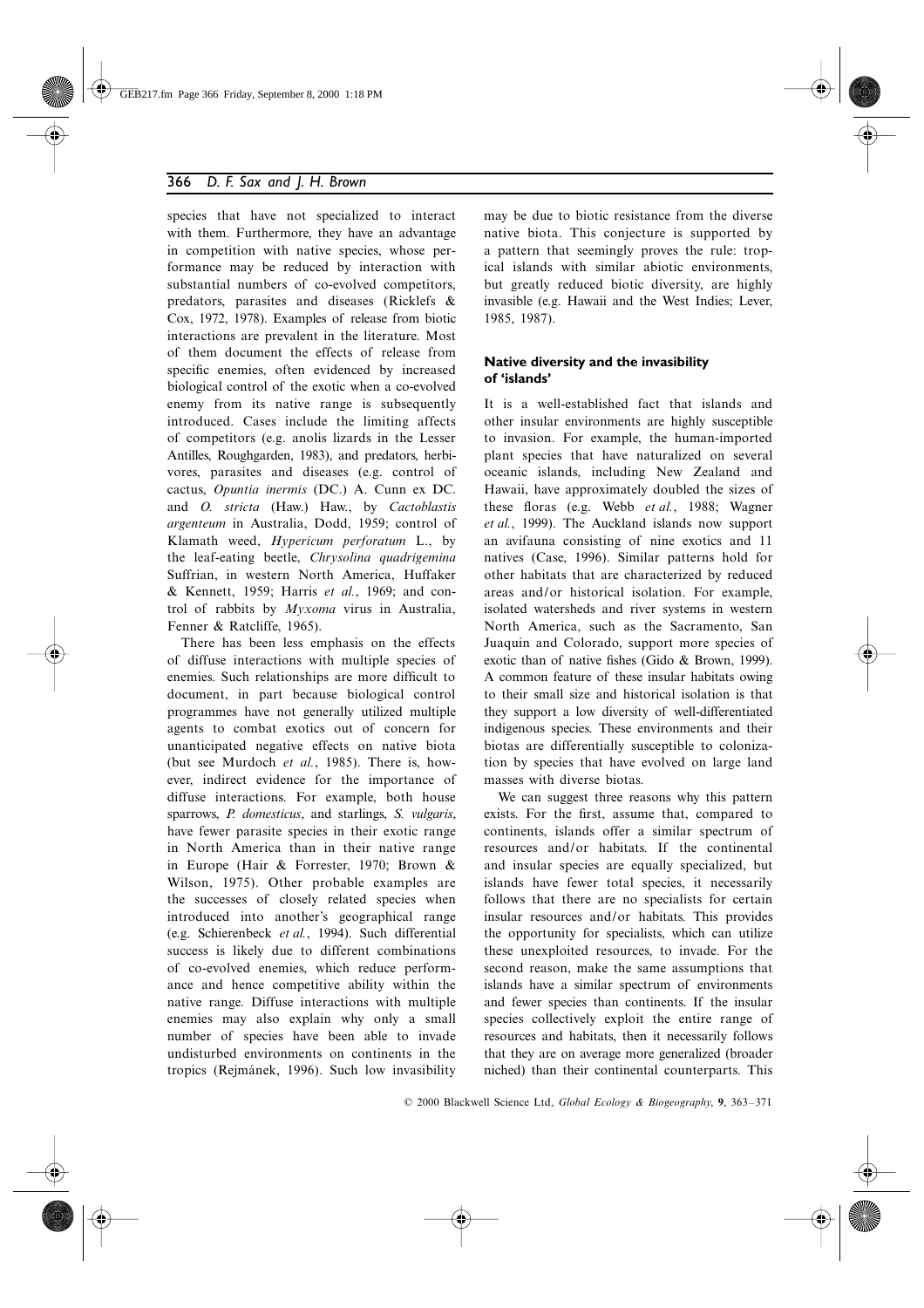also provides the opportunity for specialists, which can more effectively exploit particular resources, to invade. Both of the above alternatives assume, however, that a trade-off exists between the capacity to exploit a particular resource and the spectrum of resources that can be utilized.

A third explanation, rather than assuming a trade-off between specialists and generalists, would suggest that generalized species of continental origins are superior to specialized insular endemics. The positive correlation between abundance and distribution observed in many functional and taxonomic groups implies that those species that can use a broad spectrum of resources are also the dominant consumers of most resource types (Hanski, 1982; Brown, 1984; Gaston & Lawton, 1988, 1990). The same attributes that enable these species to be dominant in most environments within their native range should also allow them to find environments where they can establish and dominate as colonists. Furthermore, because they are abundant and widespread, such species are more likely to be dispersed than those that are rare and narrowly distributed.

This third explanation implies that the dominant species on continents are inherently superior, both to the other species on continents and to the species that they encounter when they invade islands with lower diversity. It also implies that abundant, widely distributed continental species have been tested, and have demonstrated their ability to tolerate a wide range of abiotic conditions, use a broad spectrum of resources, and resist a large number of potential enemies. These species can be likened to Olympic athletes of large nations with wellsupported sports programmes; they tend to be superior performers, because they have been drawn selectively from a large pool of individuals and tested in rigorous training regimes. Athletes from Russia, China and the United States win more Olympic medals than those from Jamaica, Lichtenstein and New Zealand.

The inherent superiority of invaders from diverse continental biotas provides a force that can explain insular taxon cycles. Wilson (1961; see also Ricklefs & Cox, 1972, 1978; Roughgarden, 1983; Rummel & Roughgarden, 1985) postulated that the development of insular biotas often exhibits a particular temporal sequence: a species from a larger region with a higher species diversity is able to colonize an island; it initially becomes widespread and abundant, but as it evolves becomes progressively rarer and more restricted, and eventually becomes extinct. The generality of these taxon cycles can be questioned (e.g. Whittaker, 1998). However, to the extent that they occur, they exemplify a paradox of invasion: why are the endemic, locally adapted species unable to resist invaders, and why do the invaders in turn ultimately become susceptible to invasion and subsequent replacement? Following dispersal to an island, those species that are abundant, widespread continental ones will often become established in one or more habitats. During their subsequent evolution in the restricted area and low diversity of islands, these species apparently lose the attributes responsible for their initial success, allowing another wave of colonists to invade. The key element in this cycle, then, is the subsequent reduction in fitness of initially superior invaders. Such reduced fitness may occur because selective pressures to invade and improve performance in additional habitats compromises performance in the initially colonized habitats, because counter-adaptations by native species reduce the fitness of colonists, or because of inbreeding and loss of genetic variability in small insular populations (e.g. Nei *et al.*, 1975; Ricklefs & Cox, 1978; Brown & Lomolino, 1998; Whittaker, 1998). Thus, we can understand why invaders of islands embark on an evolutionary trajectory that leads ultimately to extinction and replacement by another wave of colonists.

### **Why large continents are invasible**

The arguments presented above can account for most cases of invasion. Pre-adaptation to human-modified environments, and escape from coevolved enemies, may account for many invasions of continents, and the evolutionary dynamics of insular species may explain the invasibility of islands. These processes do not seem to be adequate, however, to explain all cases of invasions, especially some examples of invasion of undisturbed continental habitats by species from other large continents. Possible examples include the naturalization of cheat grass, *B. tectorum*, and feral pigs, *Sus scrofa* L., in western North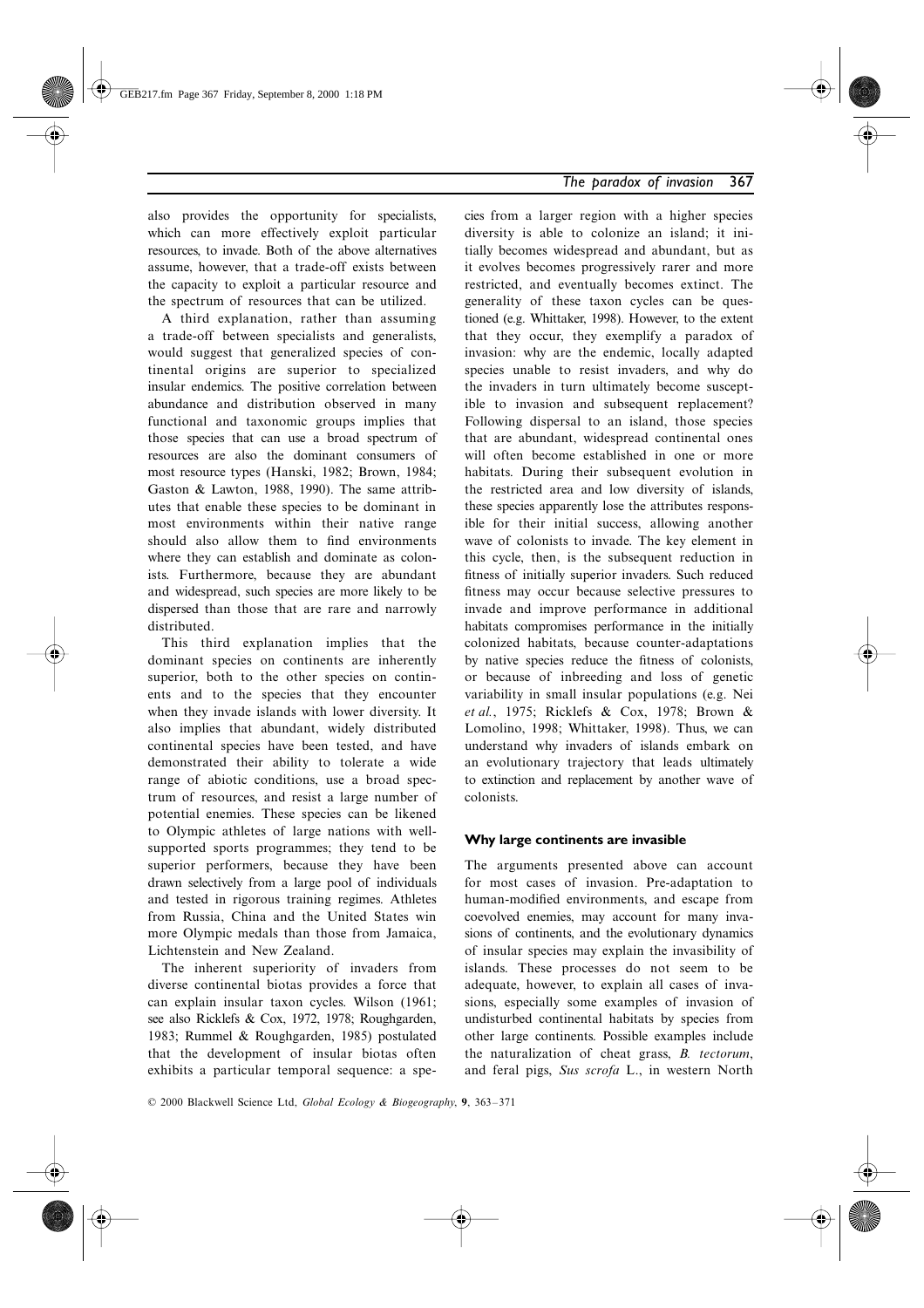America. The success of such invaders appears to be due to unique combinations of traits not possessed by any native species. The question, then, is why have no native species evolved an identical or similar suite of traits that permits such success?

The answer, we believe, lies in the imperfect and historically contingent nature of evolution by natural selection. Natural selection tends to maximize fitness by the differential propagation of heritable variance. However, natural selection can only operate on existing variation, and that variation is necessarily limited. Variation comes ultimately from mutation, and because populations and genomes are finite, the number of variants is necessarily limited. Natural selection acting on larger populations can, on average, draw upon a wider range of variation. Furthermore, variants do not arise *de novo*, but are formed by modifications of traits present in ancestors. Because of the finite size of populations and the historical contingency of evolution, it is extremely unlikely, if not absolutely impossible, for natural selection to access the variation required to produce combinations of traits that represent optimal solutions to all environmental challenges. Jacob (1977) has likened natural selection to a tinkerer, who uses the limited available materials to produce workable, but not absolutely optimal, solutions rather than to an engineer, who can design optimal solutions. A related idea is Wright's (1932, 1988) concept of adaptive landscapes. While natural selection tends to increase fitness, it is limited to solutions that can be accessed through existing variation. Adaptive changes tend to find local peaks in the fitness landscape, but are unlikely to find global optima that would require crossing valleys in the landscape.

The implication, then, is that evolution by natural selection is imperfect and native species do not necessarily possess the suites of traits that represent optimal adaptations to local conditions. There is some probability that organisms that have evolved in some other place may possess a superior combination of attributes. The probability of an alien species having a combination of traits that is superior to any native species is obviously much higher on small isolated islands, which necessarily sample much less variation, than on large continents with large populations and high species diversity. Nevertheless, continental biotas are also susceptible to invasion, because there is some probability that alien species have combinations of traits that are superior to those of any natives.

# **CONCLUSIONS**

Ultimately, of course, there is no paradox of invasion. Those features of invading species and invaded environments that initially appeared to be paradoxical must ultimately have some mechanistic explanation. We have focused on two phenomena that are not easily explained: (1) most invasions, even those that are ultimately successful, fail; and (2) despite the fact that they have not had the opportunity to adapt to the local environment, some invaders are able to establish, and sometimes to dominate and even to replace native species. Some explanations for these phenomena are well established in the literature: demographic and environmental stochasticity, adaptations to novel human-altered environments and release from enemies. We focus on additional mechanisms: environmental variation over space, the role of dispersal in metapopulation dynamics, the superior qualities of colonists from large species-rich regions and the historical contingency of evolution. Consequently, invasion is not paradoxical. In fact, the initial establishment and ultimate success of alien species in invading locally adapted endemic biotas can be explained readily in terms of known ecological and evolutionary processes.

### **ACKNOWLEDGMENTS**

This manuscript benefited from comments by J. Hamilton, R.J. Whittaker and two anonymous reviewers. This is contribution number 14 of the Partnership for Interdisciplinary Studies of Coastal Oceans (PISCO): a Long-Term Ecological Consortium funded by the David and Lucile Packard Foundation.

### **REFERENCES**

Baker, H.G. (1965) Characteristics and modes of origin of weeds. *The genetics of colonizing*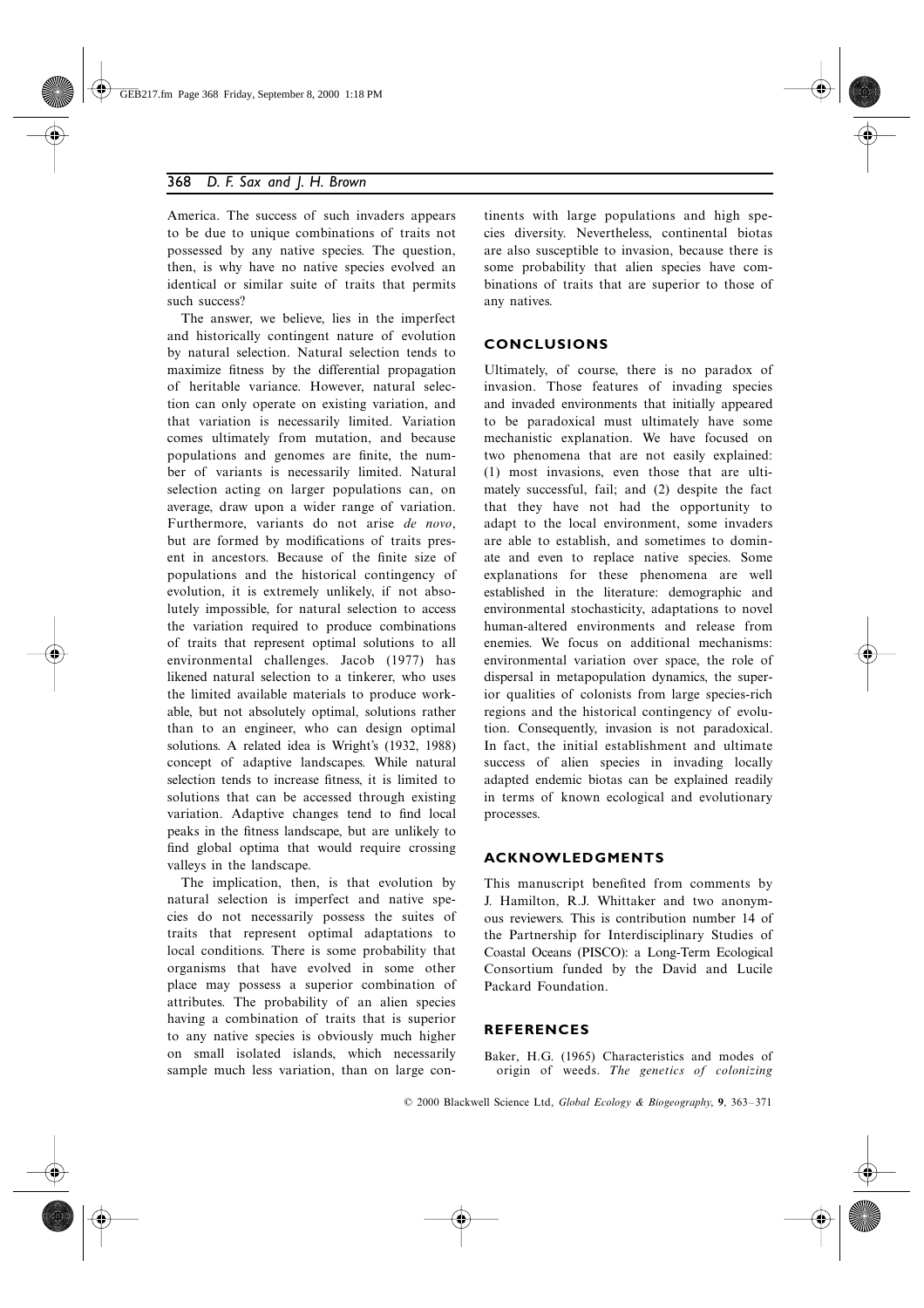*species* (ed. by H.G. Baker & G.L. Stebbins), pp. 147–168. Academic Press, New York.

- Brown, J.H. (1984) On the relationship between abundance and distribution of species. *American Naturalist*, **124**, 255–279.
- Brown, J.H. (1989) Patterns, modes and extents of invasions by vertebrates. *Biological invasions, a global perspective* (ed. by J.A. Drake, H.A. Mooney, F. di Castri, R.H. Groves, F.J. Kruger, M. Rejmánek & M. Williamson), pp. 85–109. Wiley, New York.
- Brown, J.H. & Kodric-Brown, A. (1977) Turnover rates in insular biogeography, effect of immigration on extinction. *Ecology*, **58**, 445–449.
- Brown, J.H. & Lomolino, M.V. (1998) *Biogeography*, 2nd edn. Sinauer Press, Sunderland, MA.
- Brown, J.H., Mehlman, D.W. & Stevens, G.C. (1995) Spatial variation in abundance. *Ecology*, **76**, 2028–2043.
- Brown, J.H., Stevens, G.C. & Kaufman, D.M. (1996) The geographic range, size, shape, boundaries, and internal structure. *Annual Review of Ecology and Systematics*, **27**, 597–623.
- Brown, N.S. & Wilson, G.I. (1975) A comparison of the ectoparasites of the house sparrow (*Passer domesticus*) from North America and Europe. *American Midland Naturalist*, **94**, 154– 165.
- Burke, M.J.W. & Grime, J.P. (1996) An experimental study of plant community invasibility. *Ecology*, **77**, 776–790.
- Carlquist, S. (1965) *Island life, a natural history of the islands of the world*. Natural History Press, Garden City, New York.
- Carlquist, S. (1974) *Island biology*. Columbia University Press, New York.
- Carlton, J.T. (1979) Introduced invertebrates of San Francisco Bay. *San Francisco Bay, the urbanized estuary* (ed. by T.J. Conomos), pp. 427–444. American Association for the Advancement of Science, Pacific Division, San Francisco.
- Case, T.J. (1990) Invasion resistance arises in strongly interacting species-rich model competition communities. *Proceedings of the National Academy of Science USA*, **87**, 9610–9614.
- Case, T.J. (1996) Global patterns in the establishment and distribution of exotic birds. *Biological Conservation*, **78**, 69–96.
- Clarke, C.M.H. (1971) Liberations and dispersal of red deer in northern South Island districts. *New Zealand Journal of Forest Science*, **1**, 194– 207.
- Crawley, M.J. (1987) What makes a community invasible? Colonization, succession, and stability. *The 26th Symposium of the British Ecological Society Held Jointly with the Linnean Society of London* (ed. by A.J. Gray, M.J. Crawley & P.J. Edwards), pp. 429–453. Blackwell Scientific Publications, Oxford.
- D'Antonio, C.M. & Vitousek, P.M. (1992) Biological invasions by exotic grasses, the grass/fire cycle, and global change. *Annual Review of Ecology and Systematics*, **23**, 63–87.
- Darwin, C. (1859) *On the origin of species*. Murray, London.
- Dodd, A.P. (1959) The biological control of prickly pear in Australia. *Biogeography and ecology in Australia, Monographiae Biologicae 8* (ed. by A.E.M. Nairn), pp. 565–577. Dr W. Junk BV, The Hague, The Netherlands.
- Drake, J.A., Mooney, H.A., di Castri, F., Groves, R.H., Kruger, F.J., Rejmánek, M. & Williamson, M., eds (1989) *Biological invasions, a global perspective*. John Wiley and Sons, New York.
- Ebenhard, T. (1988) Introduced birds and mammals and their ecological effects. *Swedish Wildlife Research*, **13**, 1–107.
- Elton, C.S. (1958) *The ecology of invasions by animals and plants*. Methuen and Co, London.
- Fenner, F. & Ratcliffe, F.N. (1965) *Myxomatosis*. Cambridge University Press, Cambridge.
- Forcella, F. & Wood, J.T. (1984) Colonization potential of alien weeds are related to their 'native' distributions, implications for plant quarantine. *Journal of the Australian Institute of Agricultural Science*, **50**, 35–41.
- Fox, M.D. & Fox, B.J. (1986) The susceptibility of natural communities to invasion. *Ecology of biological invasions* (ed. by R.H. Groves & J.J. Burdon), pp. 57–66. Cambridge University Press, Cambridge.
- Frankell, R.E. (1977) Ruderal vegetation along some Californian roadsides. *University of California Publications in Geography*, **20**, 1–163.
- Fritts, T.H. & Rodda, G.H. (1998) The role of introduced species in the degradation of island ecosystems, a case history of Guam. *Annual Review of Ecology and Systematics*, **29**, 113–140.
- Gaston, K.J. & Lawton, J.H. (1988) Patterns in the distribution and abundance of insect populations. *Nature*, **331**, 709–712.
- Gaston, K.J. & Lawton, J.H. (1990) Effects of scale on the relationship between regional distribution and local abundance. *Oikos*, **58**, 329–335.
- Gido, K.B. & Brown, J.H. (1999) Invasion of North American drainages by alien fish species. *Freshwater Biology*, **42**, 387–399.
- Gilpin, M.E. & Soulé, M.E. (1986) Minimum viable populations, processes of species extinction. *Conservation biology, the science of scarcity and diversity* (ed. by M.E. Soulé), pp. 19–34. Sinauer, Sunderland, MA.
- Grinnell, J. (1922) The role of the 'accidental'. *The Auk*, **39**, 373–380.
- Hair, J.D. & Forrester, D.J. (1970) The helminth parasites of the starling (*Sturnus vulgaris* L.), a checklist and analysis. *American Midland Naturalist*, **83**, 555–564.
- © 2000 Blackwell Science Ltd, *Global Ecology & Biogeography*, **9**, 363–371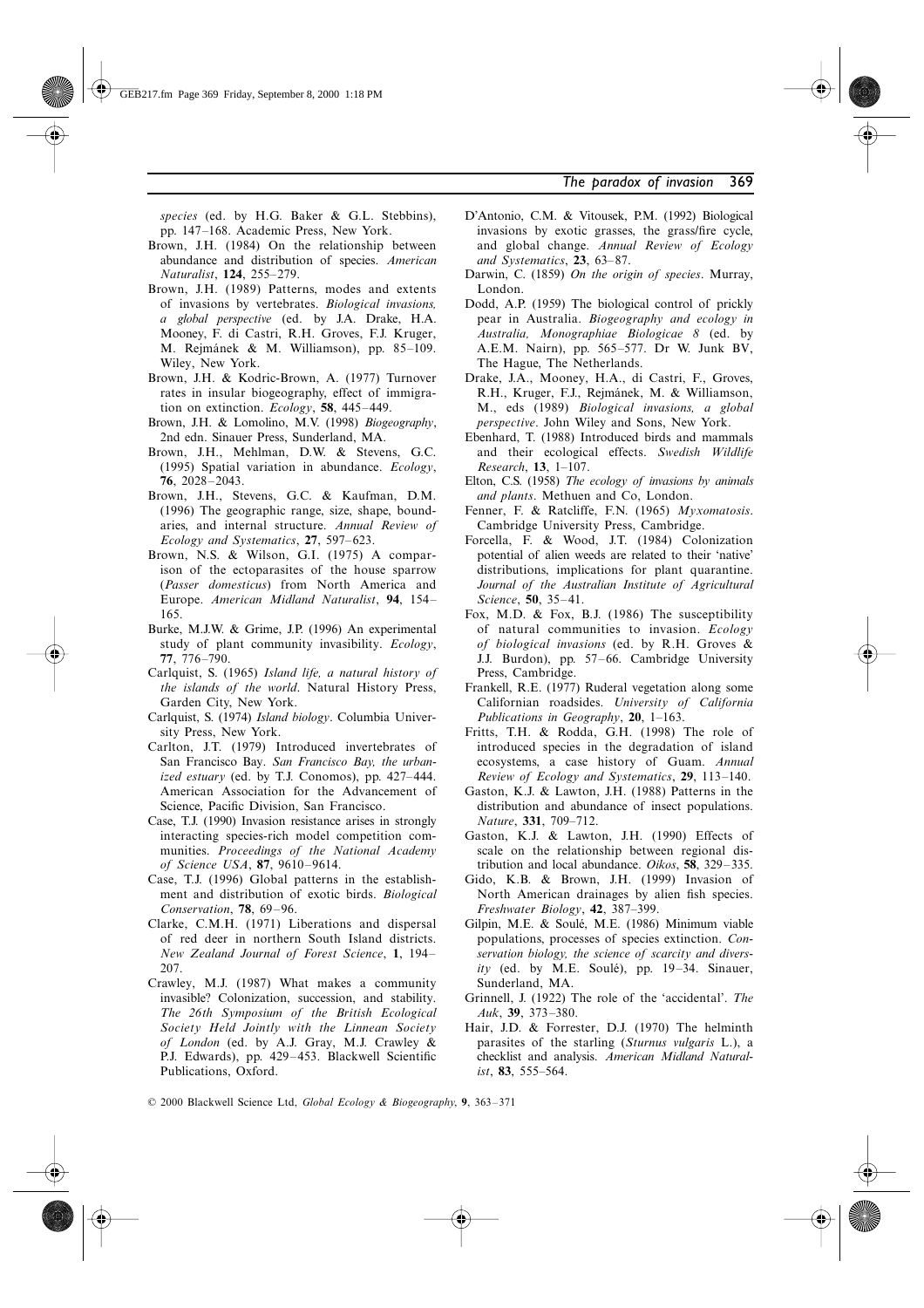- Hanski, I. (1982) Dynamics of regional distribution, the core and satellite species hypothesis. *Oikos*, **38**, 210–221.
- Harris, P., Peschken, D. & Milroy, J. (1969) The status of biological control of the weed *Hypericum perforatum* in British Columbia. *Canadian Entomologist*, **101**, 1–15.
- Hengeveld, R. (1989) *Dynamics of biological invasions*. Chapman & Hall, New York.
- Huffaker, C.B. & Kennett, C.E. (1959) A ten-year study of vegetational changes associated with biological control of Klamath weed. *Journal of Range Management*, **12**, 69–82.
- Jacob, F. (1977) Evolution and tinkering. *Science*, **196**, 1161–1166.
- Lack, D. (1970) Island birds. *Biotropica*, **2**, 29–31.
- Lande, R. (1988) Genetics and demography in biological conservation. *Science*, **241**, 1455–1460.
- Lever, C. (1985) *Naturalized mammals of the world*. Longman, Essex, UK.
- Lever, C. (1987) *Naturalized birds of the world*. Longman, Essex, UK.
- Mack, R.N. (1981) Invasion of *Bromus tectorum* L. into western North America, an ecological chronicle. *Agro-Ecosystems*, **7**, 145–165.
- Mack, R.N. (1995) Understanding the process of weed invasions, the influence of environmental stochasticity. *Weeds in a changing world, BCPC Symposium Proceedings Number 64*, British Crop Protection Council, UK.
- Moulton, M.P. & Pimm, S.L. (1986) Species introductions to Hawaii. *Ecology of biological invasions of North America and Hawaii* (ed. by H.A. Mooney & J.A. Drake), pp. 231–249. Springer-Verlag, New York.
- Murdoch, W.W., Chesson, J. & Chesson, P.L. (1985) Biological control in theory and practice. *American Naturalist*, **125**, 344–366.
- Nei, M., Maruyama, T. & Chakraborty, R. (1975) The bottleneck effect and genetic variability in populations. *Evolution*, **29**, 1–10.
- Newsome, A.E. & Noble, I.R. (1986) Ecological and physiological characters of invading species. *Ecology of biological invasions* (ed. by R.H. Groves & J.J. Burdon), pp. 1–20. Cambridge University Press, Cambridge.
- Pulliam, H.R. (1988) Sources, sinks, and population regulation. *American Naturalist*, **132**, 652–661.
- Rejmánek, M. (1996) A theory of seed plant invasiveness, the first sketch. *Biological Conservation*, **78**, 171–181.
- Ricklefs, R.E. & Cox, G.W. (1972) Taxon cycle in the west Indian avifauna. *American Naturalist*, **106**, 195–219.
- Ricklefs, R.E. & Cox, G.W. (1978) Stage of taxon cycle, habitat distribution, and population density in the avifauna of the West Indies. *American Naturalist*, **112**, 875–895.
- Roughgarden, J. (1983) Coevolution between com-

petitors. *Coevolution* (ed. by D.J. Futuyma & M.S. Slatkin), pp. 388–403. Sinauer Associates, Sunderland, MA.

- Rummel, J.D. & Roughgarden, J. (1985) A theory of faunal buildup for competition communities. *Evolution*, **39**, 1009–1033.
- Schierenbeck, K.A., Mack, R.N. & Sharitz, R.R. (1994) Effects of herbivory on growth and biomass allocation in native and introduced species of *Lonicera*. *Ecology*, **75**, 1661–1672.
- Shaffer, M.L. (1981) Minimum population sizes for species conservation. *Bioscience*, **31**, 131–134.
- Shaffer, M.L. (1987) Minimum viable populations, coping with uncertainty. *Viable populations for conservation* (ed. by M.E. Soulé), pp. 69–86. Cambridge University Press, Cambridge.
- Shmida, A. & Wilson, M.V. (1985) Biological determinants of species diversity. *Journal of Biogeography*, **12**, 1–20.
- Simberloff, D. (1988) The contribution of population and community biology to conservation science. *Annual Review of Ecology and Systematics*, **19**, 473–511.
- Stebbins, G.L. (1965) Colonizing species of the native California flora. *The genetics of colonizing species* (ed. by H.G. Baker & G.L. Stebbins), pp. 173– 191. Academic Press, New York.
- Suarez, A.V., Bolger, D.T. & Case, T.J. (1998) Effects of fragmentation and invasion on native ant communities in coastal southern California. *Ecology*, **79**, 2041–2056.
- Veltman, C.J., Nee, S. & Crawley, M.J. (1996) Correlates of introduction success in exotic New Zealand birds. *American Naturalist*, **147**, 542– 557.
- Vitousek, P.M., Walker, L.R., Witeaker, L.D., Mueller-Dombois, D. & Matson, P.A. (1987) Biological invasion by *Myrica faya* alters ecosystem development in Hawaii. *Science*, **238**, 802–804.
- Vitousek, P.M. & Walker, L.R. (1989) Biological invasion by *Myrica faya* in Hawaii, plant demography, nitrogen fixation, ecosystem effects. *Ecological Monographs*, **59**, 247–265.
- Vivrette, N.J. & Muller, C.H. (1977) Mechanism of invasion and dominance of coastal grassland by *Mesembryanthemum crystallinum. Ecological Monographs*, **47**, 301–318.
- Wagner, W.L., Herbst, D.R. & Sohmer, S.H. (1999) *Manual of flowering plants of Hawai'i*, revised edn. University of Hawai'i Press, Honolulu.
- Wallace, A.R. (1880) *Island life, or the phenomena and causes of insular faunas and floras, including a revision and attempted solution of the problem of geological climates*. Macmillan Press, London.
- Webb, C.J., Sykes, W.R. & Garnock-Jones, P.J. (1988) *Flora of New Zealand,* Vol. 4, *Naturalized Pteridophytes, Gymnosperms, Dicotyledons*. Singapore National Printers Ltd, Singapore.